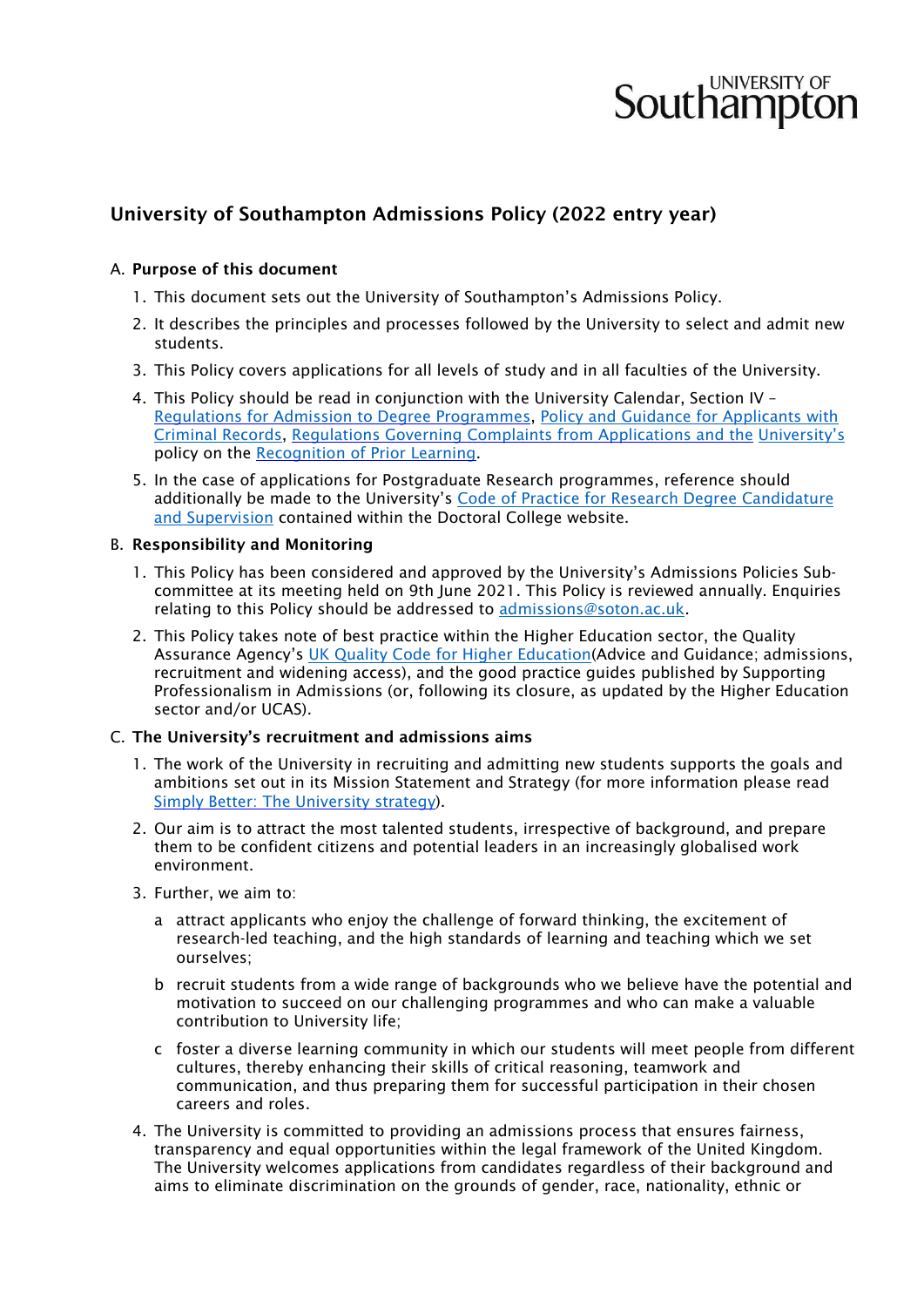national origin, sexual orientation, political beliefs, religious beliefs or practices, disability, marital status, family circumstances, parental/carer status, spent criminal convictions, age, or any other inappropriate ground.

- 5. The University aims to provide accurate information and advice to prospective students concerning its opportunities for undergraduate and postgraduate study, which will help them to make an informed choice regarding the programmes that most suit their interests and skills.
- 6. The University agrees annually with each Faculty the number of students it can recruit at each level of study from the UK and the rest of the world. Regardless as to where in the world the student originates, the University will apply the same threshold of academic standards. The UK Government may regulate the number of UK students that the University can admit, and the University's planning processes take note of such restrictions.
- 7. The University recognises that making an application for higher education is an important decision and it is committed to providing potential applicants with accurate and clear information from the outset. Such information will include, for example, entry requirements, financial costs, and the availability of financial support.

### D. Legislative and Regulatory Requirements

- 1. Data Protection
	- a The University complies with the provisions of the United Kingdom's Data Protection Act, 2018. As such, the University will not disclose to a third party any details regarding an individual's application without the applicant's permission to do so. This policy of nondisclosure includes family members of the applicant.
	- b However, the aforementioned Act requires the University to release certain information to UK authorities upon request in order to assist those authorities with the prevention and detection of fraud or other crimes. The University will release the requested information upon receipt of an appropriate request from UK authorities such as (but limited to) the police, Home Office (for immigration and related matters), local authorities, and the Department for Work and Pensions.
	- c The University may use anonymised data collected as part of an individual's application for the purpose of fulfilling statistical and reporting requirements.
- 2. Applicants requiring a visa to study in the United Kingdom
	- a In order to comply with the relevant United Kingdom legislation, should an applicant be found not to be in a position to meet all UK visa requirements for the anticipated full duration of his/her programme of study, the University reserves the right to refuse admission.
	- b Where an applicant requires a Student visa to study in the United Kingdom, failure to take up an accepted offer of a place, withdrawal from the programme prior to the stated completion date of that programme, or another change of circumstance, is likely to impact that applicant's permission to come to, or remain in, the United Kingdom. In order to comply with the relevant United Kingdom legislation and immigration regulations, the University will notify the immigration authorities, where relevant, of any non-arrival, or late arrival, of an applicant and of any subsequent changes to a student's enrolment status.
	- c All applicants requiring a visa to study in the United Kingdom must not currently be, nor have ever previously been, in the United Kingdom for any purpose without valid immigration permissions. If, either during the process of admitting a student or subsequent to that student enrolling upon their programme of study, the University is informed that the applicant/student is (or has previously been) in the United Kingdom without such valid permissions, it may be required to inform the immigration authorities and/or withdraw the offer of a place and/or withdraw its sponsorship of the individual's visa.
- 3. Applicants requiring Foreign and Commonwealth Office Academic Technology Approval Scheme clearance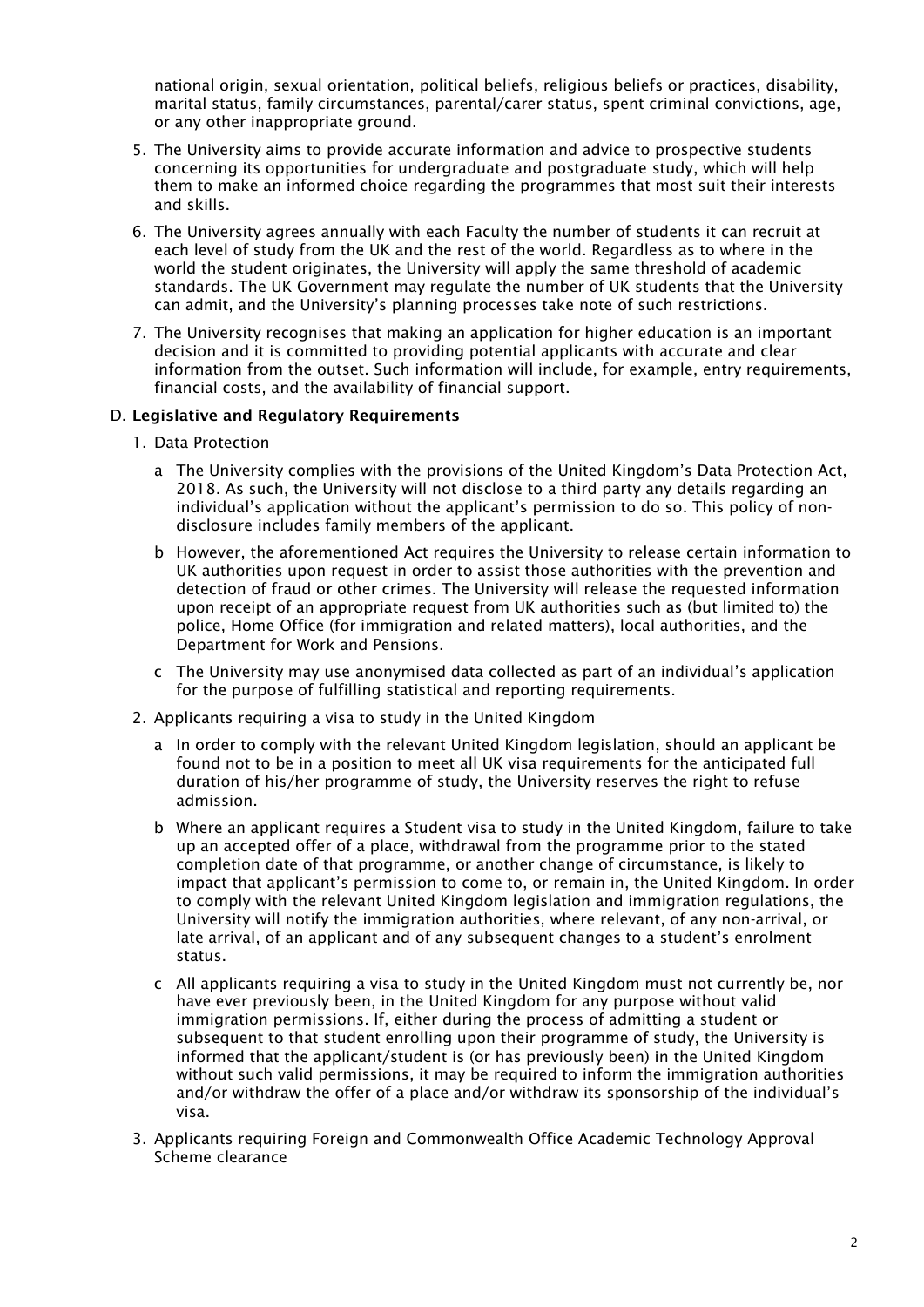- a The Foreign and Commonwealth Office (FCO) manages the Academic Technology Approval Scheme (ATAS). This Scheme requires all international non-EEA students seeking to study certain specified subjects at University to receive clearance to do so in advance of their study commencing and prior to submitting an application for a visa.
- b The University will inform applicants made an offer for programmes covered by ATAS of the need to apply for clearance and will provide guidance on how to make an application to the FCO.
- c Where ATAS clearance is required, the applicant must provide a copy of their clearance certificate to the University prior to enrolment. Students that have an ATAS requirement will not be permitted to fully enrol at the University without their ATAS certificate.
- 4. Admission of minors
	- a Successful applicants who will be aged under 18 years at the point of first enrolment should be aware that they are applying to study in an adult environment. As such, the University may be required to apply some limitations to their activities at the University until they reach their 18<sup>th</sup> birthday. The University Calendar, Section IV [–](http://www.calendar.soton.ac.uk/sectionIV/admissions.html) Regulations for [Admission to Degree Programmes](http://www.calendar.soton.ac.uk/sectionIV/admissions.html) [pr](http://www.calendar.soton.ac.uk/sectionIV/admissions.html)ovides more information regarding the admission of minors.
	- b Students on Student visas that are under the age of 18 at point of admission must also provide the University with a guardian consent letter prior to enrolment. Templates are available from the [Visa and Immigration Webpage.](https://www.southampton.ac.uk/studentservices/visa-and-immigration/index.page)
- 5. Changes to legislative and regulatory frameworks
	- a In the interests of fairness and transparency, the University aims to eliminate making changes to its admissions policy and procedures mid-cycle. However, it may be the case that external agencies (including those of the United Kingdom Government) amend or update their own regulations or guidance. Where it is required to do so, the University will comply with such changes and reserves the right to vary its admissions policy and/or procedures accordingly. In such cases, the University will explain the change it is making, the context of the change, and how the change is likely to affect applicants.

### E. Responsibilities for admissions

- 1. In order to provide a high quality and effective recruitment, selection and admission process, the University fosters a collaborative working approach between faculties and academic units and the various professional services.
- 2. The University has five faculties each of which has an Admissions Controller. The Admissions Controllers are senior members of the academic staff of their faculties and are responsible for the admissions-related activities of their Programme Admissions Tutors. This includes the setting of programme entry requirements (through Faculty Education Committee or equivalent) and assessment processes and, for some programmes, the assessing of applications, and the making of offers.
- 3. In the case of admission to Postgraduate Research degrees, the Admissions Controllers may opt to delegate some or all of their responsibilities to the relevant Faculty Director of the Graduate School.
- 4. The Admissions Controllers and their Programme Admissions Tutors and Faculty Directors of Graduate Schools are supported by marketing, recruitment, and admissions professional service staff.
- 5. Admissions policy is overseen by the Admissions Policies Subcommittee (APSC). APSC is chaired by one of the Faculty Admissions Controllers. Reporting to the Academic Quality and Standards Committee (AQSC), on its behalf, APSC considers the development, implementation, and review of the University's student admissions policies for all levels of study, ensuring compliance with legislative and statutory requirements and alignment with the relevant aspects of the UK Quality Code. This Group includes amongst its membership all of the Admissions Controllers, academic representatives of each Faculty, and relevant professional services staff. The Doctoral College is responsible for the development of the Code of Practice for Research Degree Candidature and Supervision and its Director is also a member of the Admissions Policies Subcommittee.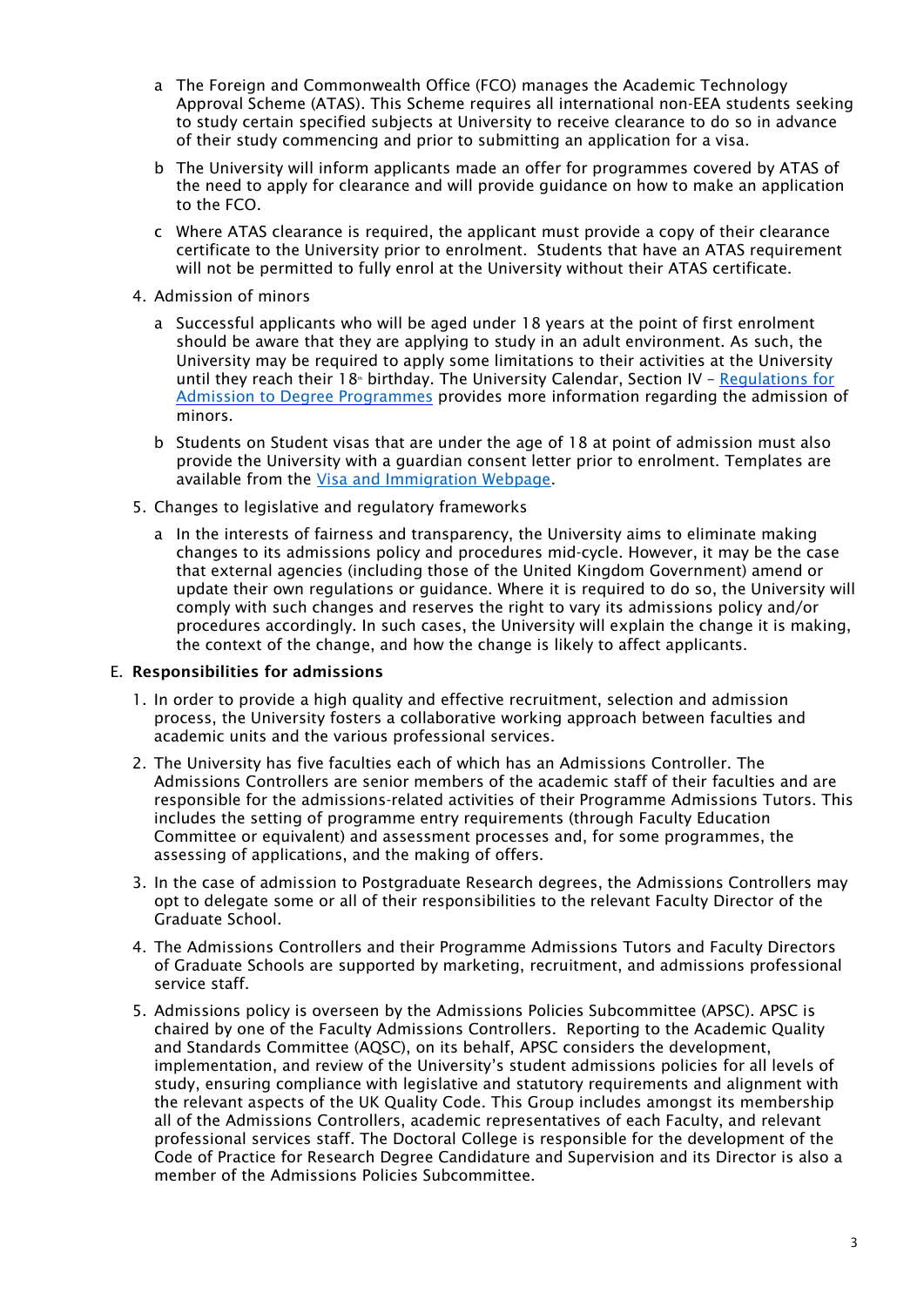- 6. Recruitment and Outreach functions (including, for example, Open Days, Applicant Visit Days/Interview Days, school visits, widening participation programmes, UCAS fairs, postgraduate events) are managed by the Enquires, Events and Conversion team within Global Recruitment and Admissions (GRA) in collaboration with the faculties, while the Communications and Marketing office provides hard copy and digital materials to promote the University's programmes and related opportunities and to support conversion activities.
- 7. Admissions, located within GRA ensures the University's admissions policies are followed. At undergraduate and taught postgraduate levels, Admissions agrees with the faculties the criteria to be used to ascertain which applicants should either be shortlisted for an interview or to receive an offer and what, if any, conditions should be attached to that offer. In the case of applications for postgraduate research study, this function is undertaken by staff in Student and Academic Administration (SAA) supporting the Faculty Graduate Schools in partnership with Admissions. The University may, from time to time, appoint an agent or agents to work on its behalf. The International Recruitment team within GRA has responsibility for the selection and appointment of such agents and acts on behalf of the University to manage the relationship with such agents. The International Office's responsibility includes, for example, the training, monitoring and reviewing of agents appointed to work on the University's behalf.
- 8. Admissions has responsibility for determining an applicant's fee status (that is, whether the applicant satisfies the eligibility criteria for paying fees at the Home rate or not). Fee status is determined in accordance with the relevant United Kingdom legislation and is consistent with the guidance issued by the United Kingdom Council for International Student Affairs (UKCISA; [www.ukcisa.org.uk\).](http://www.ukcisa.org.uk/)

# F. Admissions criteria and selection

- 1. Academic admissions criteria
	- a The University's general entry requirements are as set out in the University Calendar, Section IV [-](http://www.calendar.soton.ac.uk/sectionIV/admissions.html) [Regulations for Admission to Degree Programmes.](http://www.calendar.soton.ac.uk/sectionIV/admissions.html)
	- b The University will publish annually the typical academic admissions criteria for all of its programmes of study. This information will be included in both its print and digital prospectuses and also on the relevant Faculty web site. Where applicable, this information will also be published on via the UCAS Course Search service.
	- c Typical academic admissions criteria are set by the relevant Faculty Education Committee. Reporting to the Academic Quality and Standards Committee (AQSC), the Admissions Policies Subcommittee will additionally consider the strategic and cross-faculty implications, which may arise as a result of a proposal to alter typical academic admissions criteria.
	- d Faculties will periodically review these criteria in consultation with relevant members of professional service staff. Such criteria will not normally be changed during an admissions cycle. The criteria published on the University web site will be the most up-todate and will always take precedent over that contained in hard copy publications, and/or third party web sites.
	- e Typical academic admissions criteria represent the usual level of academic attainment an applicant is expected to achieve prior to being admitted to that programme. These criteria are not intended to provide a guarantee that all applicants who satisfy the criteria may be offered a place, nor that all applicants to be made an offer will receive an identical offer to one another.
	- f Admissions Controllers/Tutors and the Faculty Directors of the Graduate Schools have the discretion to vary the weight they give to examination results and other indicators of achievement and potential (for example, extra-curricular activities, motivation for the subject, work or voluntary experience) and, therefore, to vary the offer they make provided this remains consistent with the principles of fair access and with this policy.
	- g The University is committed to giving full and fair consideration to all relevant academic qualification information presented by each applicant. Whilst the University expresses its typical academic admissions criteria in the terms of a range of the most commonly presented qualifications, the University welcomes applications from candidates who have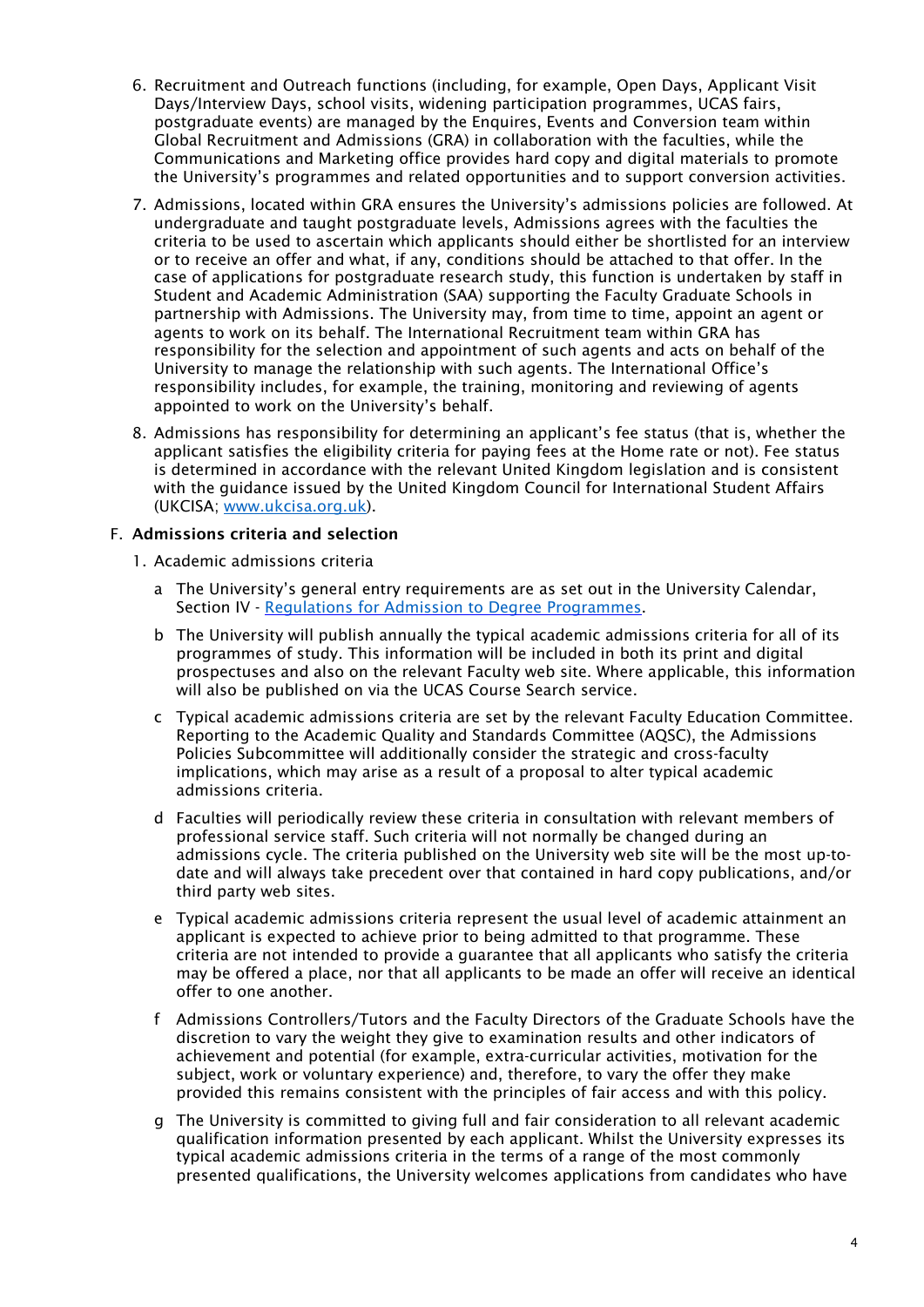(or who will) achieve an equivalent standard in a range of other qualifications, including those offered internationally. The International Recruitment team publishes on its website broad qualification equivalency guidance for a substantial range of qualifications available worldwide.

- h The University receives many more applications than it has places available and as such, the admissions process is competitive. Achievement (or predicted achievement) of relevant qualifications does not itself guarantee an offer of admission. The University may take into account any, or all of, the applicant's personal statement, research proposal, references, performance at interview (or similar), and test results.
- 2. Use of contextual information
	- a The University may consider the context in which an individual's academic attainment to date has been achieved and may take into account other social contexts.
	- b For undergraduate study, the University will consider contextual factors provided on the applicant's UCAS form as outlined in the University's [Contextual Admissions Policy.](https://www.southampton.ac.uk/studentadmin/admissions/admissions-policies/contextual-admissions.page)
	- c Applicants who meet the eligibility criteria as outlined in the University's Contextual Admissions Policy will be offered a grade-reduction.
	- d The use of contextual information was introduced University-wide for the 2015 admissions cycle and the University undertakes a review of the impact of the introduction of this policy.
	- e The Medicine BM6 Widening Participation degree programme is specifically designed to widen participation in medicine. The eligibility criteria for this degree programme is as outlined in the [entry requirements](https://www.southampton.ac.uk/courses/medicine-bm6-widening-participation-degree-bmbs#entry-requirements) for this programme
- 3. English language proficiency
	- a All programmes at the University are delivered in the medium of English.
	- b The University requires successful applicants to demonstrate that their ability to understand and to express themselves in English (including in reading, writing, speaking and listening) is sufficient to enable them to achieve the full benefit from studying at the University.
	- c The University will publish annually its minimum English language proficiency criteria for all of its programmes of study along with a list of those tests of English which it recognises as satisfying (when passed at the appropriate level) this requirement. This information is set out in the separate document, [English language proficiency](http://www.southampton.ac.uk/studentadmin/admissions/admissionspolicies/language/)  [requirements.](http://www.southampton.ac.uk/studentadmin/admissions/admissionspolicies/language/) The criteria published on the above web page will be the most up-to-date and will at all times take precedent over that contained in hard copy publications, and/or third party web sites.
	- d The published information identifies the minimum level of proficiency in English that successful applicants must demonstrate in advance of being admitted to the University. The selection process is competitive and individual offers may be made which require an applicant to achieve a standard higher than the minimum.
	- e The University's Academic Centre for International Students provides a range of English language courses designed to support applicants whose English proficiency is below the required standard.
- 4. Assessment and selection
	- a Admission to the University of Southampton is a competitive process with the University receiving many more applications than it has places available.
	- b In the interests of fairness and transparency, all applications are assessed on their own merits, in competition with each other, and according to the relevant criteria for the programme applied to, by designated staff of the University.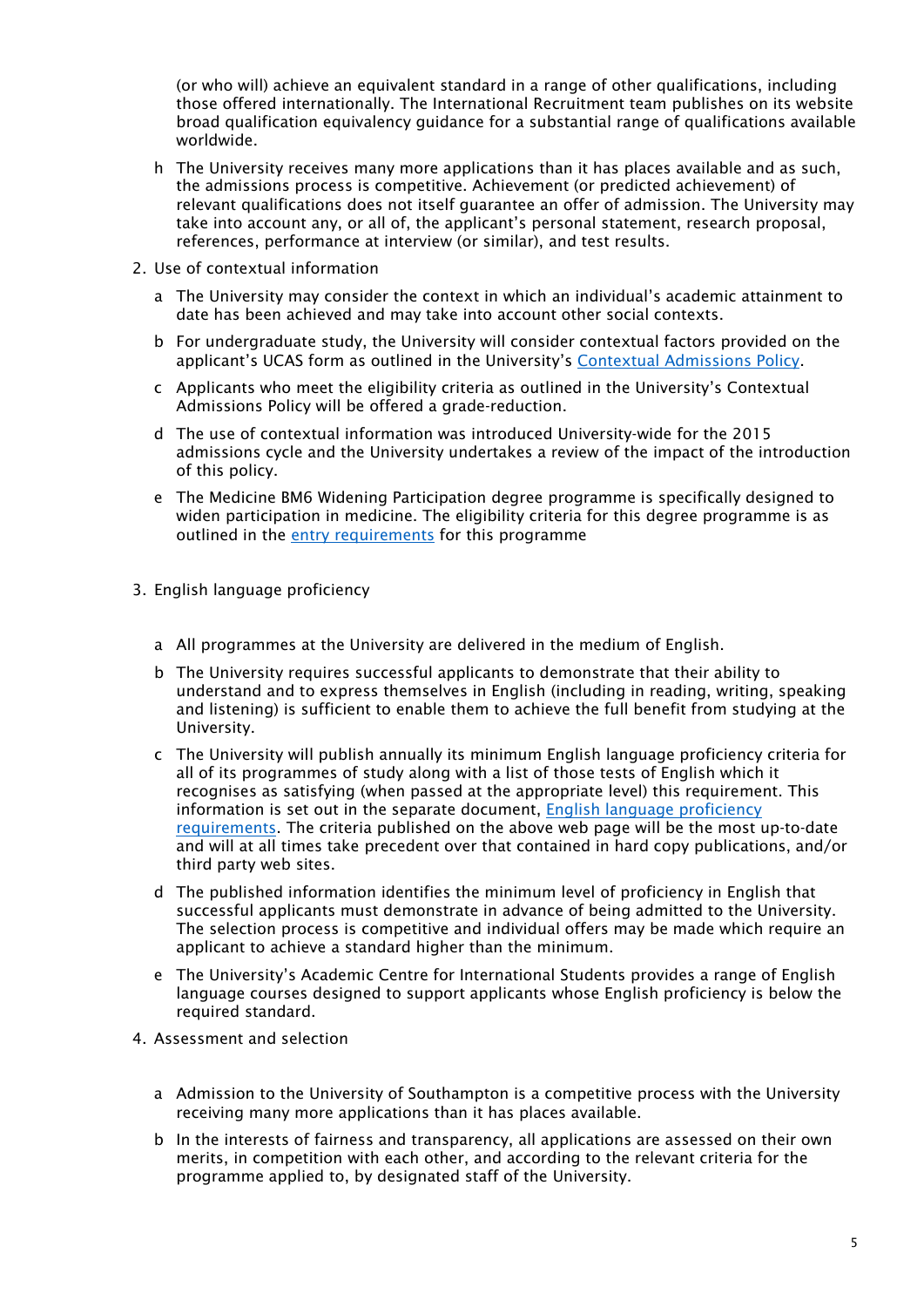- c Wherever possible, the University aims to acknowledge receipt of applications within 24 hours.
- d Admissions Controllers/Tutors (or their authorised nominees) for all programmes (excluding Medicine) will take into account all of the information provided on the application form in order to assess the application against the relevant criteria. This assessment will normally include, but not be limited to, existing academic achievements and the context in which they have been achieved, any predicted academic achievements, English language proficiency, the applicant's personal statement and/or research proposal, and academic/professional references.
- e Admissions Controllers/Tutors (or their authorised nominees) for Medicine will apply the selection criteria set out in the Selection Procedure and Policy for the Faculty of Medicine.
- f Admissions Controllers/Tutors may request examples of candidates' written work, may also choose to interview candidates, and may also set admissions tests in order further to assess their suitability for the programme applied to. In the case of applicants for research degrees, such an interview may additionally be used to discuss in detail the applicant's suitability for their chosen project.
- g Admissions Controllers/Tutors (or their authorised nominees), when assessing applications for research degrees, will only make an offer to an applicant where a suitable supervisor/supervisory team can be identified for the full period of enrolment (taking account of any study leave or other temporary absence which are already known to the University). In some cases, it will also be necessary for Admissions Controllers or Faculty Directors of Graduate Schools (or their authorised nominees) to satisfy themselves that appropriate other resources are in place to support the applicant's research project.
- h The University permits faculties to recognise credit gained from other institutions or from experiential learning and to exempt suitably qualified applicants from modules of study in their chosen programme if it is deemed to be of equivalent standard. Faculties are therefore encouraged to include details of any opportunities for progression from workbased learning pathways in their information to applicants. For further information, please refer to the University's policy on the [Recognition of Prior Learning.](http://www.southampton.ac.uk/quality/assessment/prior_learning.page)
- i Admissions Controllers/Tutors (or their authorised nominees) will seek to ensure that applicants are not disadvantaged by participating in the selection process.
- j Admissions Controllers/Tutors (or their authorised nominees) may, at their discretion and in accordance with the relevant criteria, make a candidate an offer for a different programme to the one applied to. Such decisions may be made where it is determined that the applicant would be better suited to the alternative programme, or where the applicant has already covered some of the content of the programme originally applied to.
- k Where an applicant is made an offer by the University, the offer will set out clearly if it is conditional upon the applicant achieving a stated academic or other standard, and/or on the provision of suitable references, and/or on evidence demonstrating the applicant has satisfied all non-academic conditions. In all cases, where evidence required by the University to inform its decision whether or not to admit an applicant is written in a language other than English, the applicant will be responsible for providing a notarised translation of the same into English and for arranging the submission of both the original and translated copies to the University.
- l Applicants made an offer will be informed as to how they should accept or decline the offer, and by when.
- m Applicants made a conditional offer may not enrol with the University, nor embark upon their programme of study, nor commence any research in connection with their programme of study, until all conditions have been satisfied in full and the applicant is in receipt of an unconditional offer and not until the stated commencement date of the programme of study.
- n An offer is not a guarantee of funding.
- o Applicants in possession of an unconditional offer of a place may request that it be deferred to the next intake. The University does not typically permit more than a single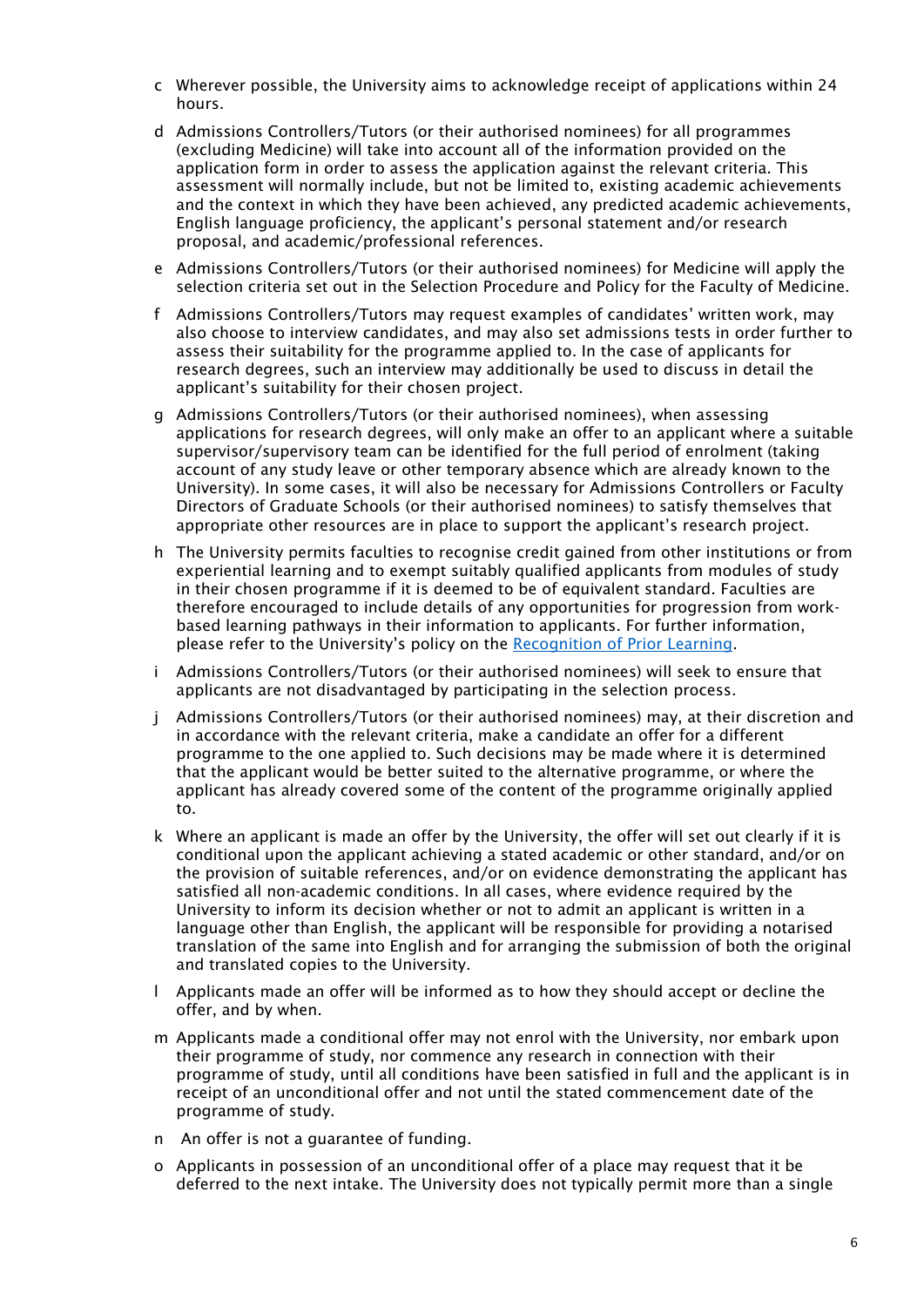deferral. Applicants who must undertake military service may, exceptionally, request that their offer be deferred for one additional intake. Requests should be submitted in writing to the relevant Admissions Team or Graduate School responsible for the programme of study. No guarantee is made that such a request will be approved with consent normally given where the applicant presents compelling evidence in support of their request. The decision of the Admissions Controller/Tutor (or their authorised nominee) in relation to requests to defer is final.

# G. Applicants with a disability and/or additional support needs

- 1. The University welcomes applications from candidates with a disability or additional support needs. Such applicants will be considered against the same criteria as all other candidates following the process outlined in section F of this policy.
- 2. In the event that a candidate with a disability or additional support needs is deemed qualified and eligible for an offer of a place, the University's Enabling Services staff will contact the applicant to discuss the additional support the applicant is likely to require in order to manage their circumstances. Applicants should be aware that in cases requiring physical works, it may not be possible to implement such adjustments in time for the beginning of the academic year for which the application has been made.
- 3. Where the needs of the applicant are complex, the University may issue an offer based on academic and other eligibility criteria, which remains subject to investigation as to whether suitable adjustments can be implemented. Notwithstanding any offer made based on academic and other eligibility criteria, in the unlikely event that the University decides that the adjustments required to support the applicant could not reasonably be made, the University reserves the right not to make such adjustments. In such a case, the University will contact the applicant directly to confirm this decision.
- 4. Further information for prospective students regarding disabilities and additional support needs may be found online at [www.southampton.ac.uk/edusupport.](http://www.southampton.ac.uk/edusupport)

# H. Applicants with a criminal record

- 1. Having a criminal record does not prevent an individual from applying to study at the University. For most programmes, you will not be required to declare this information. This information will have to be declared for applications made to subjects exempt from the Rehabilitation of Offenders Act (1974) or where the applicant will require a Student visa to study in the UK.
- 2. Detailed guidance to support applicants with a conviction can be found on the [Applying with](https://www.southampton.ac.uk/studentadmin/admissions/admissions-policies/criminal-records.page)  [a Criminal Record](https://www.southampton.ac.uk/studentadmin/admissions/admissions-policies/criminal-records.page) [i](https://www.southampton.ac.uk/studentadmin/admissions/admissions-policies/criminal-records.page)nformation page. This page also provides full details regarding the programmes that will require a disclosure to be made.

# I. Consideration of occupational health assessments

- 1. The University has a responsibility to the general public and to individuals. It therefore reserves the right to deny admission to applicants who are unable to supply a satisfactory occupational health assessment for those programmes that require such an assessment as a condition of entry.
- 2. Where such an applicant is deemed unacceptable as a result of an occupational health assessment, feedback will be provided to the candidate to this effect. All information provided by an applicant relating to his/her occupational health assessment remains confidential between the applicant and the designated occupational health assessor.
- 3. The University reserves the right to deny admission to students in accordance with contracts established with the National Health Service.

#### J. Fraudulent and misleading information

- 1. The University expects that applicants will have provided full, honest, and accurate information on their application form and in all subsequent communications with the University. Where the University has reason to suspect that this may not be the case, it reserves the right to investigate the matter fully.
- 2. Cases referred to the University by the UCAS Fraud and Verification Unit will be investigated.